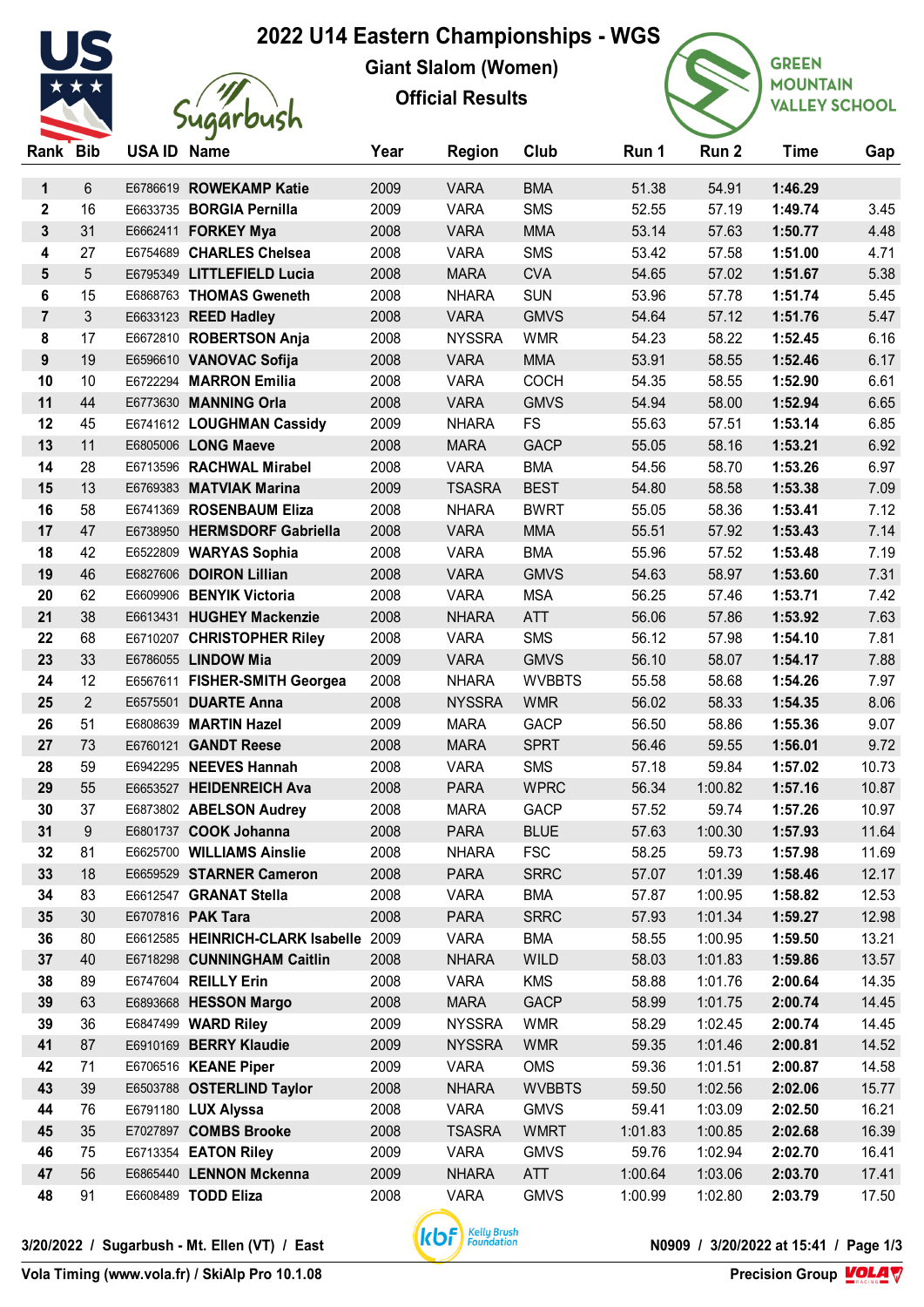

 $\sqrt{\frac{1}{2}}$ 

## **2022 U14 Eastern Championships - WGS Giant Slalom (Women) Official Results**



|          | Rank ! Bib !                | <b>USA ID' Name</b> |                                                       | Year         | <b>Region</b>                  | Club                         | Run 1                    | Run 2                 | <b>Time</b>        | Gap            |
|----------|-----------------------------|---------------------|-------------------------------------------------------|--------------|--------------------------------|------------------------------|--------------------------|-----------------------|--------------------|----------------|
|          |                             |                     |                                                       |              |                                |                              |                          |                       |                    |                |
| 49<br>50 | 8<br>26                     |                     | E6628579 BRADFORD Jillian<br>E6793693 SCHEMMEL Brooke | 2008<br>2009 | <b>TSASRA</b><br><b>NHARA</b>  | <b>WMRT</b><br><b>WVBBTS</b> | 56.58<br>1:00.35         | 1:07.55<br>1:03.87    | 2:04.13<br>2:04.22 | 17.84<br>17.93 |
| 51       | 24                          |                     | E6585439 GEMAYEL Emma                                 | 2009         | <b>SARA</b>                    | <b>MSST</b>                  | 59.42                    | 1:04.96               | 2:04.38            | 18.09          |
| 52       | 43                          |                     | E6790165 JACOBSEN Bridget                             | 2008         | <b>NHARA</b>                   | <b>BWRT</b>                  | 59.56                    | 1:04.98               | 2:04.54            | 18.25          |
| 53       | 60                          |                     | E6853124 DOCK Piper                                   | 2009         | <b>NYSSRA</b>                  | <b>WMR</b>                   | 1:00.75                  | 1:04.08               | 2:04.83            | 18.54          |
| 54       | 86                          |                     | E6800875 HOWARD Mckenna                               | 2009         | <b>NHARA</b>                   | <b>GSC</b>                   | 1:00.94                  | 1:04.13               | 2:05.07            | 18.78          |
| 55       | 66                          |                     | E6780345 MOREHOUSE Makenna                            | 2008         | <b>NYSSRA</b>                  | <b>WMR</b>                   | 1:01.09                  | 1:04.95               | 2:06.04            | 19.75          |
| 56       | 20                          |                     | E6900107 GUNNING Ella                                 | 2008         | <b>SARA</b>                    | <b>MRM</b>                   | 1:01.12                  | 1:05.19               | 2:06.31            | 20.02          |
| 57       | $\mathbf{1}$                |                     | E6775953 GILKES Rosemarie                             | 2008         | <b>NJSRA</b>                   | <b>MC</b>                    | 1:01.81                  | 1:05.34               | 2:07.15            | 20.86          |
| 58       | 84                          |                     | E6796692 MAGILL Jillian                               | 2009         | <b>NHARA</b>                   | <b>GSC</b>                   | 1:03.32                  | 1:04.00               | 2:07.32            | 21.03          |
| 59       | 72                          |                     | E6727785 BLOUNT Cami                                  | 2008         | <b>VARA</b>                    | <b>OMS</b>                   | 1:02.06                  | 1:05.31               | 2:07.37            | 21.08          |
| 60       | 48                          |                     | E6649720 STEVENS Ella                                 | 2009         | <b>NHARA</b>                   | <b>GSC</b>                   | 1:01.68                  | 1:05.87               | 2:07.55            | 21.26          |
| 61       | 77                          |                     | E6790514 HARRIGAN Reese                               | 2009         | <b>NHARA</b>                   | <b>FSC</b>                   | 1:02.46                  | 1:06.51               | 2:08.97            | 22.68          |
| 62       | 82                          |                     | E6921182 BENEDETTI Wylie                              | 2009         | <b>TSASRA</b>                  | <b>BEST</b>                  | 1:05.15                  | 1:07.08               | 2:12.23            | 25.94          |
| 63       | 85                          |                     | E6761504 FLECKENSTEIN Lucy                            | 2008         | <b>NYSSRA</b>                  | LAB                          | 1:10.39                  | 1:06.24               | 2:16.63            | 30.34          |
| 64       | 88                          |                     | E6773969 OREILLY Caroline                             | 2009         | <b>VARA</b>                    | <b>MMA</b>                   | 1:08.96                  | 1:11.39               | 2:20.35            | 34.06          |
| 65       | 32                          |                     | E6911334 HRNCIR Victoria                              | 2008         | <b>NJSRA</b>                   | <b>MC</b>                    | 1:10.64                  | 1:14.67               | 2:25.31            | 39.02          |
| 66       | 90                          |                     | E6872694 OKSOY Ela                                    | 2009         | <b>TSASRA</b>                  | <b>BUTT</b>                  | 1:11.23                  | 1:14.67               | 2:25.90            | 39.61          |
|          |                             |                     |                                                       |              |                                |                              |                          |                       |                    |                |
|          | Did Not Finish - Run 1 (20) |                     |                                                       |              |                                |                              |                          |                       |                    |                |
|          | $\overline{4}$              |                     | E6794585 RIOUX Madeleine                              | 2009         | <b>NHARA</b>                   | <b>GSC</b>                   | <b>DNF</b>               | <b>DNF</b>            |                    |                |
|          | $\overline{7}$              |                     | E6865596 AFZELIUS Ellen                               | 2008         | <b>NHARA</b>                   | <b>WVBBTS</b>                | <b>DNF</b>               | 57.87                 |                    |                |
|          | 21                          |                     | E6714736 COREY Hadassah                               | 2008         | <b>NHARA</b>                   | <b>LOON</b>                  | <b>DNF</b>               | <b>DNF</b>            |                    |                |
|          | 22                          |                     | E6561707 CUMMINGS Isabella                            | 2009         | <b>NYSSRA</b>                  | <b>HR</b>                    | <b>DNF</b>               | 1:05.20               |                    |                |
|          | 23                          |                     | E6614931 VAN HEYST Emma                               | 2008         | <b>VARA</b>                    | <b>OMS</b>                   | <b>DNF</b>               | <b>DNF</b>            |                    |                |
|          | 34                          |                     | E6881897 XIE Leila                                    | 2008         | <b>TSASRA</b>                  | <b>WMRT</b>                  | <b>DNF</b>               | <b>DNF</b>            |                    |                |
|          | 41                          |                     | E6820147 MATZKY Kirsten                               | 2008         | <b>NYSSRA</b>                  | <b>BMRT</b>                  | <b>DNF</b>               | <b>DNS</b>            |                    |                |
|          | 49                          |                     | E6721700 GAUGHRAN Sonia                               | 2008         | <b>TSASRA</b>                  | <b>MTSO</b>                  | <b>DNF</b>               | <b>DNS</b>            |                    |                |
|          | 52                          |                     | E6654477 CHO Samantha                                 | 2008         | <b>VARA</b>                    | <b>MSA</b>                   | <b>DNF</b>               | <b>DNF</b>            |                    |                |
|          | 53                          |                     | E6866514 BISHOP Vivian                                | 2008         | <b>NYSSRA</b>                  | <b>BSRA</b>                  | <b>DNF</b>               | 1:03.81               |                    |                |
|          | 57                          |                     | E6783632 STUART Elizabeth                             | 2008         | <b>NHARA</b>                   | <b>WVBBTS</b>                | <b>DNF</b>               | 58.95                 |                    |                |
|          | 61                          |                     | E6707276 MARTIN McClaine                              | 2009         | <b>VARA</b>                    | <b>GMVS</b>                  | <b>DNF</b>               | 59.17                 |                    |                |
|          | 64                          |                     | E6875190 HOSSACK Elizabeth                            | 2008         | <b>TSASRA</b>                  | <b>WMRT</b>                  | <b>DNF</b>               | <b>DNF</b>            |                    |                |
|          | 65                          |                     | E6803841 STAMBAUGH Audrey                             | 2008         | <b>PARA</b>                    | <b>SRRC</b>                  | <b>DNF</b>               | 1:03.27               |                    |                |
|          | 67                          |                     | E6746675 REID Isabel                                  | 2008         | <b>VARA</b>                    | <b>BMA</b>                   | <b>DNF</b>               | <b>DNF</b>            |                    |                |
|          | 69                          |                     | E6710240 FAUCHER Emily                                | 2009         | <b>VARA</b>                    | <b>SMS</b>                   | <b>DNF</b>               | <b>DNF</b>            |                    |                |
|          | 70                          |                     | E6729993 RYAN Reese                                   | 2009         | <b>PARA</b>                    | <b>SRRC</b>                  | <b>DNF</b>               | <b>DNF</b>            |                    |                |
|          | 74                          |                     | E6735144 JOHNSTON Myra<br>E6752456 COHANE Piper       | 2008         | <b>NHARA</b>                   | <b>CRAN</b>                  | <b>DNF</b>               | <b>DNF</b>            |                    |                |
|          | 78<br>79                    |                     | E6723393 HARFF Sydney                                 | 2008<br>2008 | <b>NYSSRA</b><br><b>NYSSRA</b> | <b>WMRT</b><br><b>HUNT</b>   | <b>DNF</b><br><b>DNF</b> | <b>DNF</b><br>1:04.54 |                    |                |
|          |                             |                     |                                                       |              |                                |                              |                          |                       |                    |                |
|          | Did Not Start - Run 2 (2)   |                     |                                                       |              |                                |                              |                          |                       |                    |                |
|          | 41                          |                     | E6820147 MATZKY Kirsten                               | 2008         | <b>NYSSRA</b>                  | <b>BMRT</b>                  | <b>DNF</b>               | <b>DNS</b>            |                    |                |
|          | 49                          |                     | E6721700 GAUGHRAN Sonia                               | 2008         | <b>TSASRA</b>                  | <b>MTSO</b>                  | <b>DNF</b>               | <b>DNS</b>            |                    |                |
|          |                             |                     |                                                       |              |                                |                              |                          |                       |                    |                |
|          | Did Not Finish - Run 2 (15) |                     |                                                       |              |                                |                              |                          |                       |                    |                |
|          | 4                           |                     | E6794585 RIOUX Madeleine                              | 2009         | <b>NHARA</b>                   | <b>GSC</b>                   | <b>DNF</b>               | <b>DNF</b>            |                    |                |
|          | 14                          |                     | E6651401 QUINN Katie                                  | 2009         | <b>VARA</b>                    | <b>MMA</b>                   | 51.70                    | <b>DNF</b>            |                    |                |



E6714736 **COREY Hadassah** 2008 NHARA LOON DNF DNF